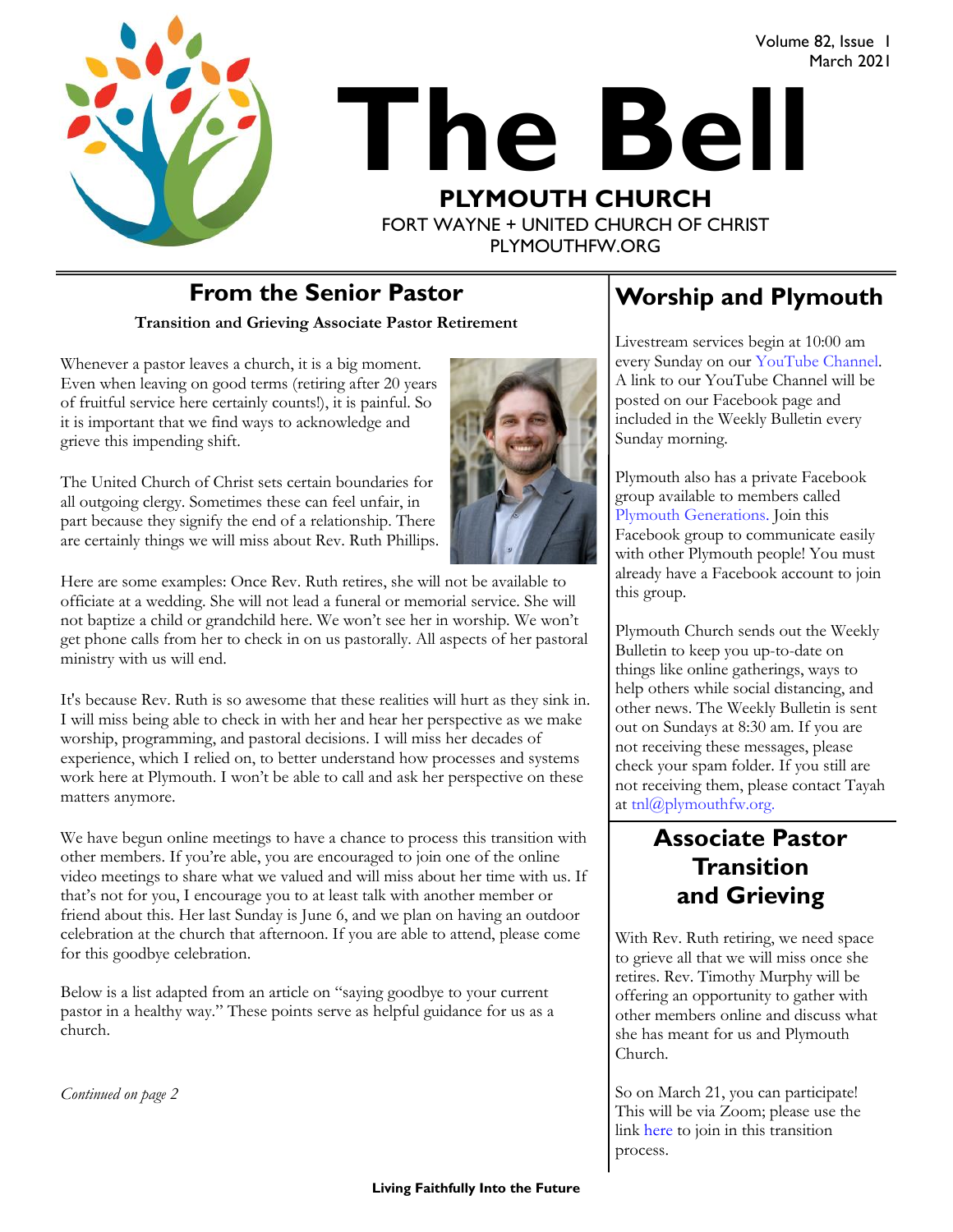### *Senior Pastor Continued*

1. Show love, regard, and even grief, for your departing pastor. This is one of the best things you can do for the new pastor.

2. Acknowledge the change in public ways. Especially in the case of a much-beloved pastor, this allows the congregation better to let go and prepare to receive the new pastor wholeheartedly.

3. Provide the congregation the opportunity to say thank you and good-bye to the outgoing pastor, even if things have not always gone well.

4. Find appropriate occasions—in worship and at other times—to thank the outgoing pastor.

5. Express appreciation in ways that are consistent with what you have done in the past.

6. Plan goodbye celebrations in keeping with the outgoing pastors wishes and preferences.

7. Provide information to the local media about the outgoing pastor's accomplishments and future plans.

8. Do not invite the former pastor to return for weddings, funerals, or baptisms. This allows you and your former pastor to disengage fully from your relationship as parishioner and pastor.

If we follow these guidelines, this will help us collectively process this transition and prepare us to welcome our next incoming Associate Pastor, whomever God calls to us.

Peace, Rev. Dr. Timothy C. Murphy, Senior Pastor

## **Theories of Salvation Education Series**

Do we become Christians to avoid hell or to enter heaven? If not, what exactly are we saved from, and what are we saved for? Does God save us from oppression? From meaninglessness? What is "salvation" anyways? If you've ever asked any of these questions, an upcoming Adult Education series is for you!

**April 18**, Rev. Murphy will be leading a **four-week series on salvation**. We'll be looking at basic salvation models in Christianity, including classic substitutionary models, moral example models, liberationist approaches, and working on articulating our own theories of salvation and why it matters. We'll be meeting weekly via **Zoom,**  Sundays at 9:00 am; we'll be sure to "save" you a spot!

# **Return to Limited In-Person Services Starting in April**

It's been a year since our regular Sunday morning services were offered. The last standard Sunday service was March 8, 2020. We began with recording from our homes and editing the clips together. Then in July, we moved to livestreaming in the Sanctuary on Sunday mornings. In August, we began offering a limited in-person option with livestreaming. That continued until mid-October, with COVID cases spiking causing a shift to pre-recorded services. That has been our practice since.

Now that COVID numbers have dropped approximately back to summer of 2020 levels, we are prepared to offer limited in-person services again starting in April. There will be one major difference, however.

Since October of 2020, we halted limited in-person services and switched to pre-recording worship services on Saturday, with them being available online by Sunday morning. We will continue with that practice (see page 4 on a solution to our tech challenges currently under way).

What that means is that starting in April, limited numbers of people can pre-register to attend, but what you will be signing up for is the Saturday morning recording production for the Sunday service. Masks will be required at all times.

We record each person separately. Rev. Ruth Phillips records her sections, then Rev. Timothy Murphy records his. The same procedure will continue, only with a few dozen people in the Sanctuary watching. All the individual pieces will be there, but it will definitely be a different experience.

If you want to experience the full service with its ebb and flow, the Sunday morning recording is your best bet. But, if you wish to be in the space with a few other people, watch the starts and stops, movement and coordination, your first opportunity will be on Saturday, April 3, where we will record the Easter Sunday service.

Recording begins at 9:00 am. No later than 10:00 am, Revs. Ruth and Timothy will have completed their sections and at that point, attendees will depart. Music will be recorded afterwards. It will be like a tv production, only for worship. If that sounds appealing to you, please sign up using Eventbrite, with a link being sent out the week of.

Even before that, we are offering a live, limited in-person Maundy Thursday service in the Sanctuary on April 1 at 6:00 pm. This will not be recorded and will be an actual service from start to finish.

Please sign up if you plan on attending!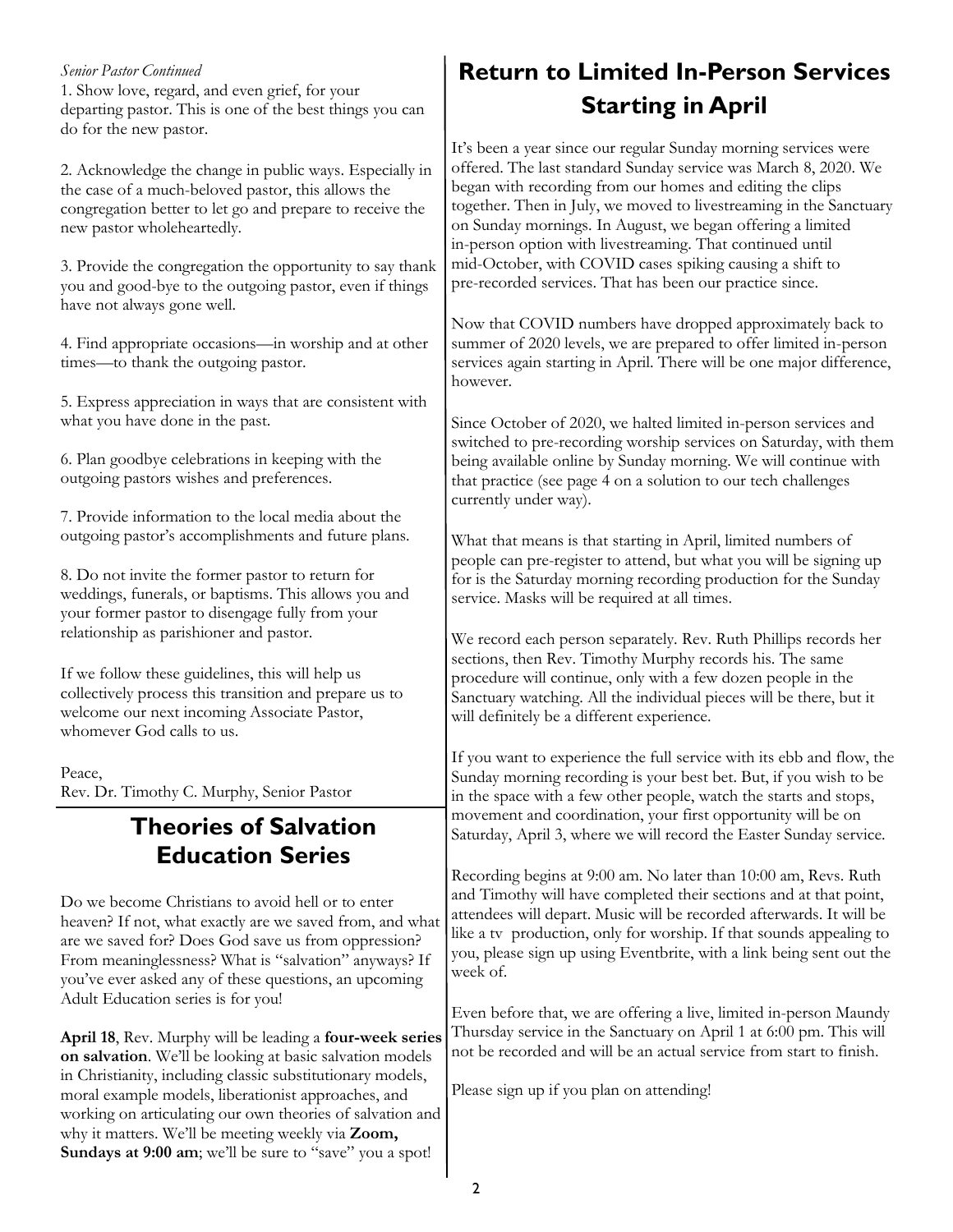# **From the Associate Pastor**

**Saying Goodbye and Moving On**

Dear Plymouth Members & Friends,



In less than three months we will say "Goodbye" to one another. You and I will move on into the future chapter of our lives. A new horizon is expanding before us!

Preparing to retire, I am calling to mind so many memories with you! Twenty years and four months is the longest I have spent in one place! These have been incredibly meaningful and fulfilling years serving in your midst. Together we have experienced a multitude of joys and sorrows, achievements and challenges. And though this past year has been disappointing, compelled by the pandemic to stay apart, I feel fortunate in that we already had a history of

relationships with and knowledge of one another to sustain us. Philosophically, I think it is better that this has been my last year than for it to have been a new associate's first year with you.

On June 6, in worship we will incorporate the UCC Book of Worship's "Time of Passage: Farewell" – ENDING AN AUTHORIZED MINISTRY. You and I will express "Vows of Release" by answering:

- Do you, the members and friends of Plymouth Church, release Rev. Ruth E. Phillips from the duties of associate pastor? Church responds: "We do, with the help of God."
- Do you, Rev. Ruth E. Phillips, release Plymouth Church from turning to you and depending on you? I respond: "I do, with the help of God."

Here are two pertinent sections to guide us from the UCC Ministerial code of ethics: I COVENANT WITH MY MINISTRY SETTING TO:

- Not perform pastoral services within a congregation or for a member of a congregation, without the invitation of the current pastor of that congregation.
- Neither interfere with nor intrude upon the ministry of my successor, upon my departure from a ministry setting; and to deal honorably with the record of my predecessor and successor.

What happens to our relationship after June 6? If, by chance we to see each other in a store, the library, at a concert, "Yes," we can acknowledge each other as people who know one another! If our paths meet, we can catch up on our families or on personal adventures. What I will not be able to do is accept invitations to coffee, lunch, baptisms, weddings, or funerals, or to discuss Plymouth other than a memory we share.

You as a congregation will enter your next era of ministry when a new associate pastor joins Rev. Timothy C. Murphy in pastoral leadership. Change takes patience, courage, and thoughtfulness. When your new associate pastor arrives, show this person how delighted you are to welcome them into your midst. Provide them the grace of time to acclimate and to learn your name and who you are. Remember that your extravagant Plymouth welcome is not only for a day or a month. Make the next year one continuous celebration!

Between now and June 6, it is my hope that we find times and spaces when we can safely meet to see one another and to enjoy conversation in person. I will always treasure you and the experiences we have shared.

May God's joy and peace bless and keep you as you continue "Living faithfully into the Future!"

With deep affection and appreciation,

Ruth

Rev. Ruth E. Phillips



*Dance of Life* by Mary Southard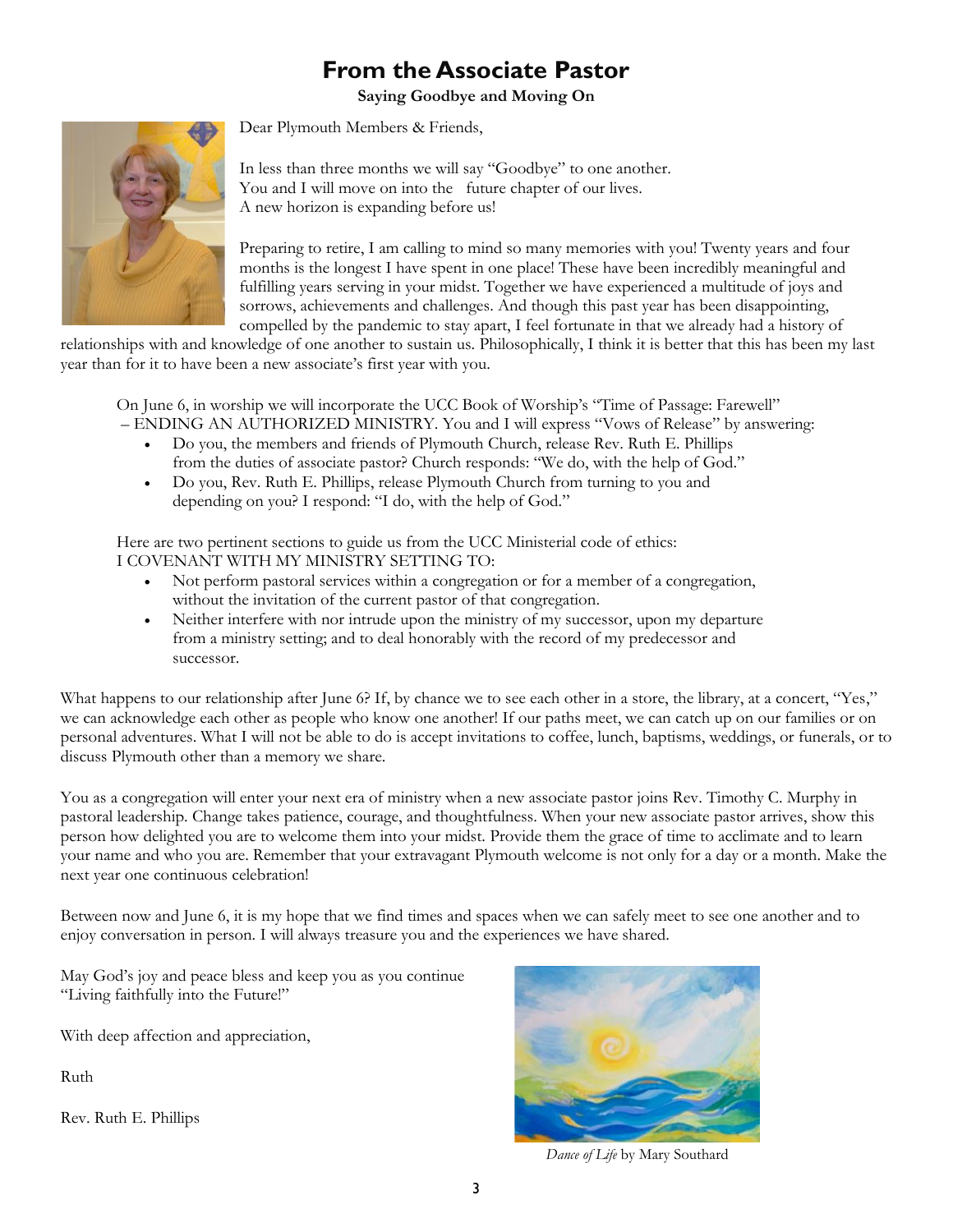# **Donating for Sanctuary-Chapel Technology Improvements**

Since COVID, we have tried and patch together our tech needs for an online format. Rather than continue band-aiding the problem, we are looking at an overhaul. One limitation we've discovered is that we cannot consistently rely on our livestreaming a live Sunday service to work properly. There are a number of other technical limitations to our Sanctuary video recording equipment, including the quality of the cameras and ability to record locally rather than onto YouTube. The latter reality means that there have been times when we've recorded a service with everything seeming to work only to find out that while video was recorded, there was no sound.

We need to fix this.

To that end, the Deacons' Worship Board has formed a Sanctuary-Chapel Tech Task Force to evaluate a proposal to substantially upgrade our video recording equipment to much higher resolution images, allow local recording, and provide a stable livestream. The proposal also includes the ability to livestream from the Chapel for adult education events or other activities that take place there.

The Task Force is busy evaluating the proposal to ensure that it meets our needs, as well as reaching out to various Plymouth boards and committees that have special funds that could be appropriate to help cover the substantial cost. In total, the cost runs at about \$62,000, with over half of it already committed. The Task Force hopes for the bulk of the remaining balance to come from various special funds in the next month.

However, individual members also have an opportunity to financially contribute to this project! Once we eventually return to regular Sunday morning in-person services, we still want to be able to livestream and record them on site, as well as our music series events. You can help make that happen. Checks should be made out to Plymouth Congregational Church with "Sanctuary Tech" in the memo line. Alternatively, you can donate online [here](https://www.eservicepayments.com/cgi-bin/Vanco_ver3.vps?appver3=wWsk24ZWJSTZKsGd1RMKlg0BDvsSG3VIWQCPJNNxD8upkiY7JlDavDsozUE7KG0nFx2NSo8LdUKGuGuF396vbVaiPstRo5nGq-DzvnYb662XHubq5Z7ap5JVmPErc4ZeYHCKCZhESjGNQmZ5B-6dx2HOd3DsUXzGmTYEh8VU7JU=&ver=3) or visit [https://www.plymouthfw.org/,](https://www.plymouthfw.org/) click on the "Contribute" tab, then the purple "Donate" button and make a gift in the "Sanctuary Technology" option.

We expect this project to be a major improvement in our technological capabilities and enhance our online presence for years to come. Thank you for helping out!

Forward,

Sanctuary-Chapel Tech Task Force

# **Monthly Supply Drive**

The Evangelism & Marketing Board is excited to announce that our monthly supply drives have started up again! Our collection for the Boys & Girls Club was an incredible success, so big thanks to everyone who donated. To settle into our monthly schedule, our next drive will be March 27, from 9:00 – 11:00 am. We will be using the side entrance (port cochère) instead of setting up in the parking lot. Use the alley behind the church to access small driveway for the port cochère.



This collection will benefit our partner school, Fairfield Elementary. They are requesting help with stocking up their "incentive prizes" - little treats that students can pick out after earning Falcon Feathers for good behavior, good work, acts of kindness, etc. These small tokens of recognition are really exciting for the students, and they love picking out just the right thing!

Suggested items include: stickers, coloring books/small sketch books, scented and/or dry erase markers, fancy/funny pencils, fun/scented/mini erasers, key chains/bracelets/rings, "matchbox" toy cars, candy/Takis, squishy toys/stress balls, funny or character socks. Let your inner 8 year-old (or an actual, external child in your life) have a blast picking out treats for the students of Fairfield!

For the remainder of the year, we will schedule our supply drives for the last Saturday of each month, so keep your eyes out for announcements.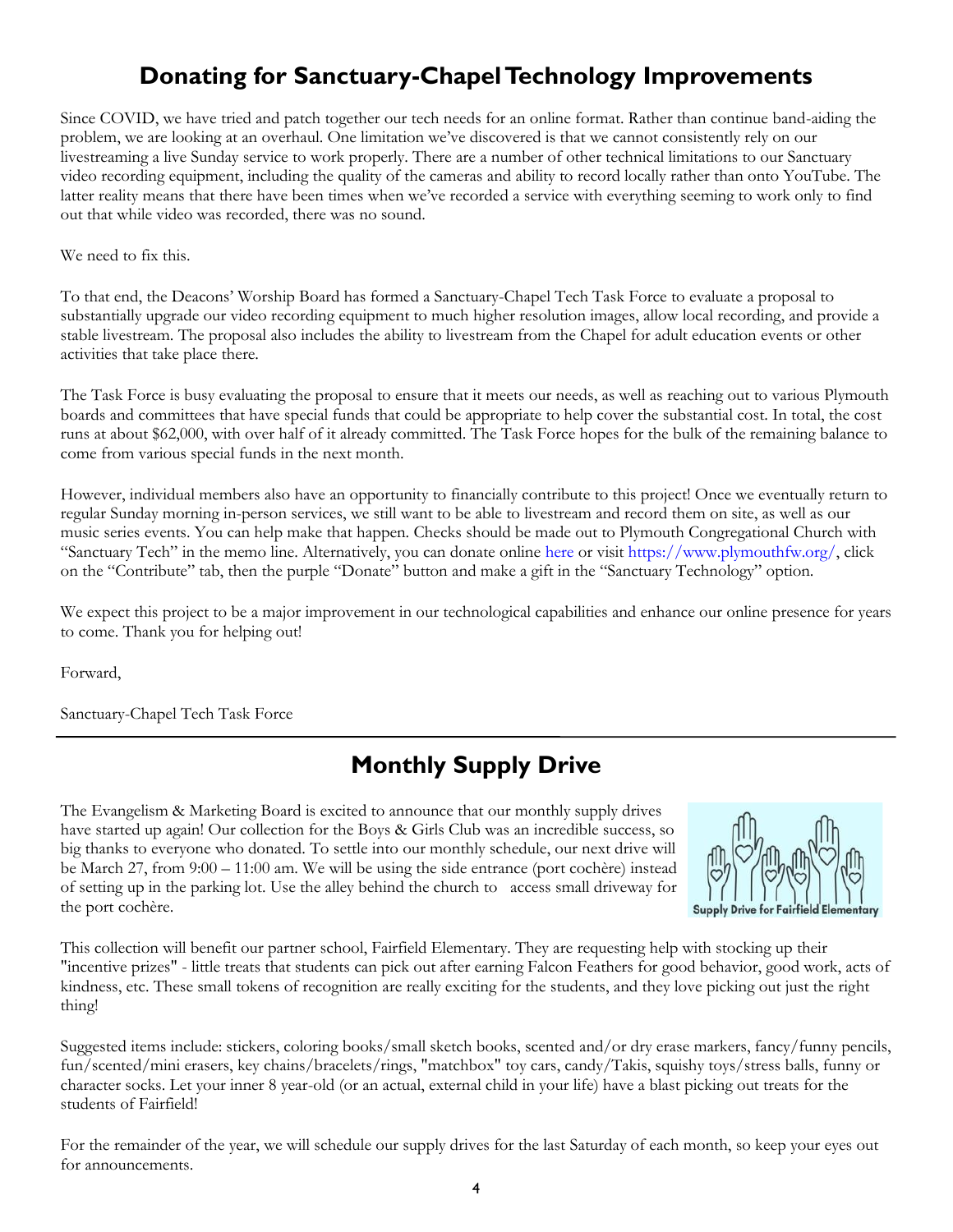# **Plymouth People In Our Prayers**

Archer Family, Carol and Wayne Bauer, Charlie Belch, Roberta Braunlin, Colleen Carteaux, Natasha Chemey, Kris Conner, David Cornwell, Wendy Crispell, Judy Crooks, Brad Crowder, Audrey and Chris Davis, Lynda and Mike Eckard, Lora and John Ehrhardt, Roy and Mary Gilliom, Eric Glenn, Robin Grimm, Joan Hartwig, Nancy Jordan, Marty Kabisch, Ginny Laudadio, Brian Laurenz, Carol Lewark, Joan Lipscomb, Sheldon Lockwood, Janet McCoy, Mary McCoy family, Bev McFadden, Jim Nelson, Bonnie Pennock, Mariah, Anna, Jackson and Quentin Pierle, Mike Popp, Tod Ramsey, Noel Resor, Anne Rowland, Patrizia Saladini-Stark, Jacqueline Sanders, Rick Schilb, Barbara Senn, John Shannon, Maureen Shea, Travis Sheets, Shirley Slater, Johanna Smith, Carol Tyndall, Larry Walker, Gordon Walter, Marian Waltz, Simon Western

**Sympathy** is extended to Traci Hamilton and Karen Goss on the death of Traci's mother, Jean Wible, January 9, Indianapolis.

**Sympathy** is extended to Valerie Pelz, daughter, and family and friends, on the death of Marge Feeback, January 10.

**Sympathy** is extended to family and friends on the death of Ron Hays, January 17, Angola.

**Sympathy** is extended to Riet Zwiep and family on the unexpected death of her grandson, Dylan Zwiep, 34, on January 22, Nashville, TN.

**Sympathy** is extended to David Siples, husband, and Nickki Siples, daughter, and friends, on the death of Erin Harney Siples, January 24.

**Sympathy** is extended to Jeffrey K. Dellinger and family on the death of his mother, Margaret Dellinger, February, 6.

**Sympathy** is extended to Karen Jenkins, family and friends, on the death of her husband, Larry Jenkins, Feb. 16.

**Sympathy** is extended to Janice Furtner and David Mendenhall on the death of her mother, Trilby Furtner, 96, March 4, Berne, and to Michael and Kyra Mendenhall on the death of their grandmother.



# **Good Friday Prayer Vigil Sign Up**

April 2, you are invited to participate in the 12-hour Good Friday Prayer Vigil. Select a 15-minute time during which you will commit to being in prayer.



Our Plymouth practice and hope is that the connection between those who pray will create a continuous link throughout the day, 7:00 am to 7:00 pm.

The person before you will call you at the beginning of your time to pass along the vigil. When you complete your 15 minutes of prayer you will call the person after you. Complete instructions and prayer guides will be sent to you in Holy Week, prior to Good Friday.

**Monday Noon, March 29** is signup deadline. We are using a new JotForm. Please click [here](https://www.jotform.com/build/210626536715152) to select your 15-minute time. The difference you will notice is that you won't be able to see who prays before or after you. That information will be sent to you by Rev. Ruth E. Phillips as signups are filled in. Questions or need help: call Rev. Ruth at 423-9424, ext. 322 or email  $rep@plymouthfw.org$ 

# **Indiana-Kentucky Conference UCC COVID-19 Guidance**

IKC guidance to congregations for Healthy Continuity of Ministry and Mission during the COVID-19 Pandemic – updated March 2021



We are seeing signs of hope and new life. While hope draws near, our collective health is still at risk. Therefore, we urge a gentle caution as you discern and assess the data for your incremental re-opening plans.

The COVID-19 pandemic continues to be a significant factor in our lives for when and how we gather together. The extent of the virus's spread is abating and the hope of what vaccines will mean for our ability to congregate is bringing hope to many. The current abatement and the hope associated with vaccines, however, does not yet mean a return to "normal."

Click [here](https://files.constantcontact.com/8206d75f001/dc9b3543-2fc4-47f8-bcb8-a00c92b1144c.pdf) to view the full guidance.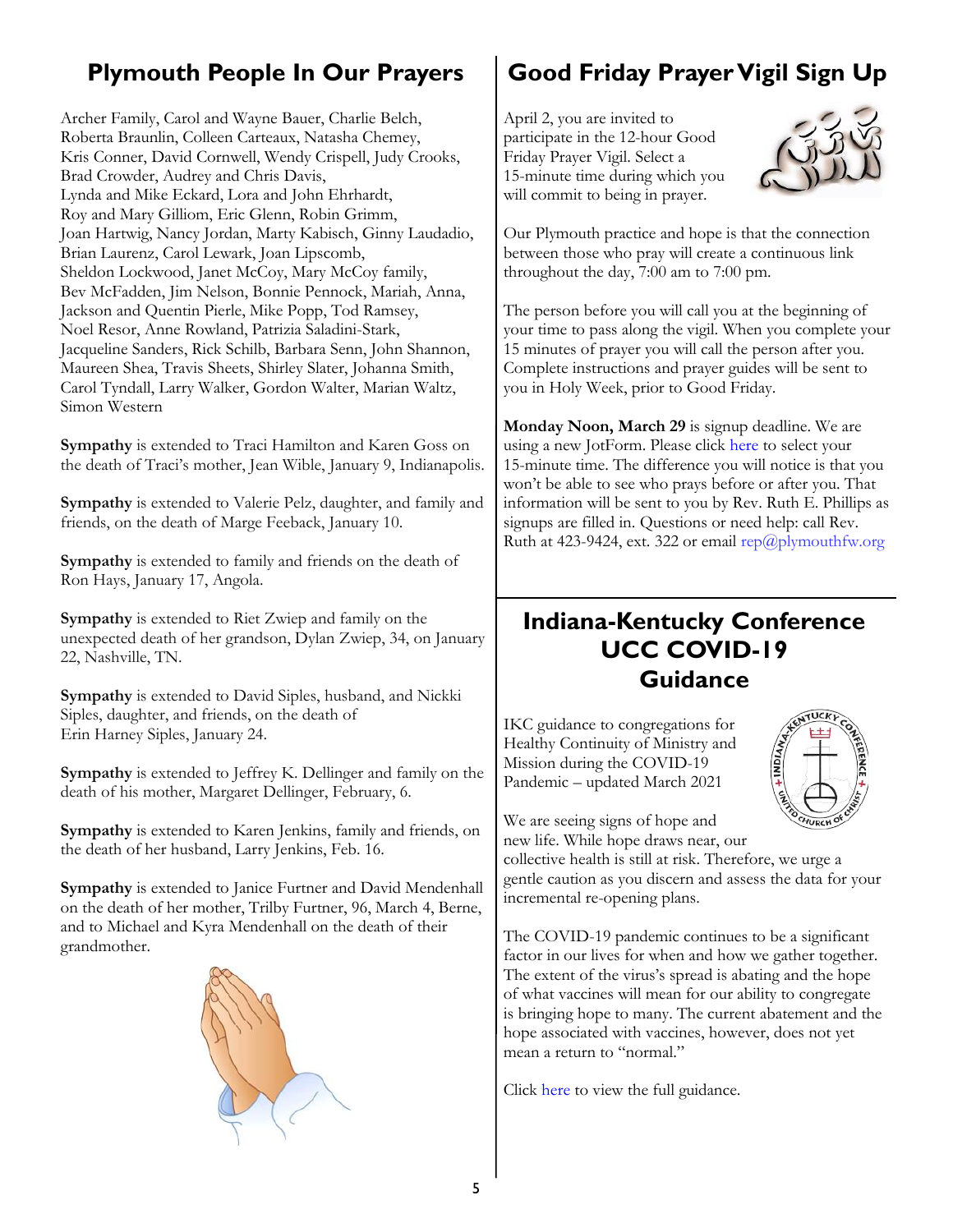# **Dear Music Series supporters and friends:**



I am sure you are anticipating the onset of spring and looking forward to our upcoming concerts. Our next concert is on March 21 PLUS we have added a concert on April 25! Both concerts will premiere on YouTube at 4:00 pm and remain online for 30 days for your enjoyment!

Due to some issues beyond our control, we have changed the programming. On March 21,

we will present Robert Nance, pianist, performing a solo piano concert entitled "What's the Motif?" And on April 25, we will present a concert featuring local musicians in a program entitled, "A Celebration of Spring" featuring the music of Tchaikovsky, Vivaldi and more!

As per usual, we appreciate everyone signing up on Eventbrite to let us know you intend to join us for the premiere. The advantage? If you sign up, you'll get up to the last minute notices AND when in-person seating resumes, you'll be the first to know!

Please share this information with your friends and family. And if you are able, please make a donation to help support our local musicians!

Robert Nance Director of Music

### **Sunday School Events**

# **Upcoming Concert**

Join us for Plymouth Music Series events livestreamed on our [YouTube Channel!](https://www.youtube.com/channel/UC9jMD1iWFiibqBYykkW6E2w)  For the foreseeable future, all Music Series events will be held online without a limited in-person audience. We hope you will continue to support Plymouth Music Series by joining us online! Click the links below to learn about each event.

March 21, 2021 at 4:00 pm **[What's the Motif? | Solo Piano](https://www.eventbrite.com/e/whats-the-motif-robert-nance-pianist-tickets-124277159329)  [Concert by Robert Nance](https://www.eventbrite.com/e/whats-the-motif-robert-nance-pianist-tickets-124277159329)**

April 25, 2021 at 4:00 pm **[A Celebration of Spring | Local](https://www.eventbrite.com/e/a-celebration-of-spring-music-for-string-orchestra-tickets-146123440143)  [Musician's Performance](https://www.eventbrite.com/e/a-celebration-of-spring-music-for-string-orchestra-tickets-146123440143)**



#### **Sunday School in Lent: Faces of Jesus**

During Lent our Sunday school story boxes are focusing on the "Faces of Jesus." Vibrant illustrations (created by artist Anne Fowler of Godly Play Resources) focus in on Jesus' face as he grows from a baby, to a boy, to a man. We watch as Jesus answers his call through baptism and reflection, as he lives out his call through teaching and healing, and as the mystery of Easter brings his presence to us even still today.

While our in-person Sunday school classes often focus on separate lessons from Jesus' teachings, I appreciate that this year we are looking at Jesus' life as a whole. Story boxes are still available for families with elementary or preschool children. Videos featuring the weekly illustrations are available on the Facebook Plymouth Generations page for anyone who would like to watch.

### **Holy Week Photo Challenge**

During Holy Week, families can join our photo challenge to document the places they come close to God. You are invited to use this challenge to remember the stories of Holy Week, reflect on God's continuing presence in your daily life, and share in a community project even while we are apart.

Photo prompt lists will be available at the Palm Sunday Parade and on the Facebook Plymouth Generations page. Plymouth people of all ages are encouraged to post their pictures—we all want to see each other's faces as we try to celebrate Holy Week together.



### **Palm Sunday Parade**

All Plymouth people are invited to join us at 1:00 pm on Palm Sunday, March 28, for an outdoor Palm Sunday Parade. Kids, youth, and their families are invited to take part in the procession. We'll have palms & streamers to wave, and we \*might\* even have a donkey!

Onlookers are invited to either watch from their cars, or to keep good distance while lining our parade route around the church's sidewalk and parking lot.